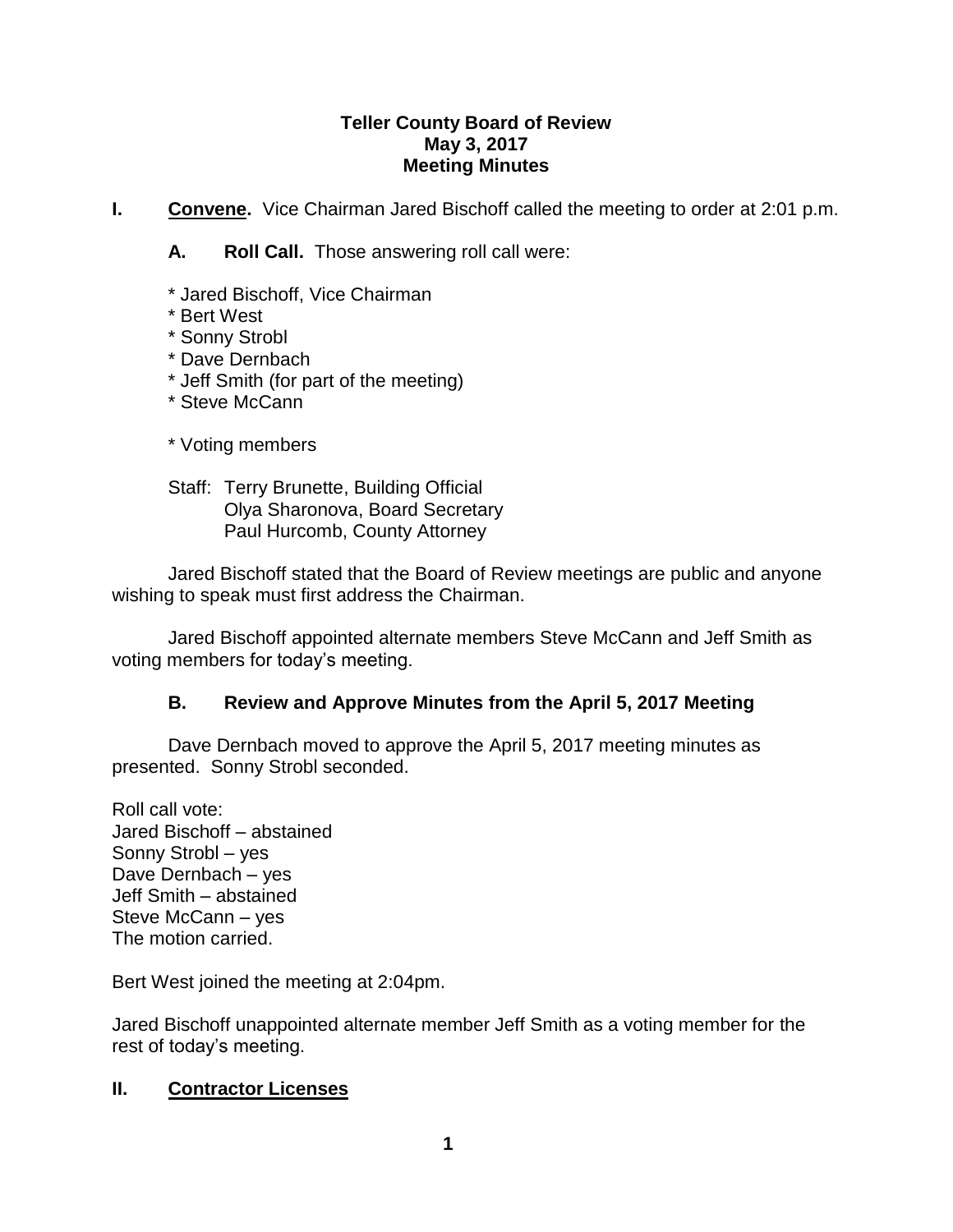## **A. Harlan Homes Inc./H. Mark Bruce/ Class C**

Mr. Bruce present. Mr. Bruce gave a brief overview of his building experience and recent work history, which included but was not limited to the following:

Mr. Bruce previously held a Teller County Class C License 12 years ago. Recently he has been working in the City of Woodland Park and now has a project in unincorporated Teller County so he is reapplying. He has held El Paso Class C license since 1999 and Class C License in Douglas County.

There was further discussion between the applicant and the Board. The Board reviewed the submitted packet and asked Mr. Bruce clarifying questions.

Mr. Bruce has built 5 ground up residences in the recent past.

Paul Hurcomb indicated that everything was in order with the Secretary of State, and asked Mr. Bruce to initial #3 and #4 on Teller County's Workers' compensation statement.

Jared Bischoff opened this matter up for public comment. No public comment. Close public comment.

Dave Dernbach moved to grant Harlan Homes Inc. with H. Mark Bruce as the examinee, a Class C License. Sonny Strobl seconded.

Roll call vote: Jared Bischoff – yes Bert West – yes Sonny Strobl – yes Dave Dernbach – yes Steve McCann – yes The motion carried.

# **B. J & V Services LLC/Jeffrey Carnahan/ Class C**

Mr. Carnahan present. Mr. Carnahan gave a brief overview of his building experience and recent work history, which included but was not limited to the following:

Mr. Carnahan joined the construction industry right after high school. Worked in Kentucky since 1989, building approximately 4-5 ground up residences a year. He moved to Colorado and worked as an excavation contractor 1995-2009. Mr. Carnahan also built his own house and helped his brother built his. Last summer he started doing remodels in Teller County, and since then he has purchased 3 lots in Bear Creek hoping to build small spec homes.